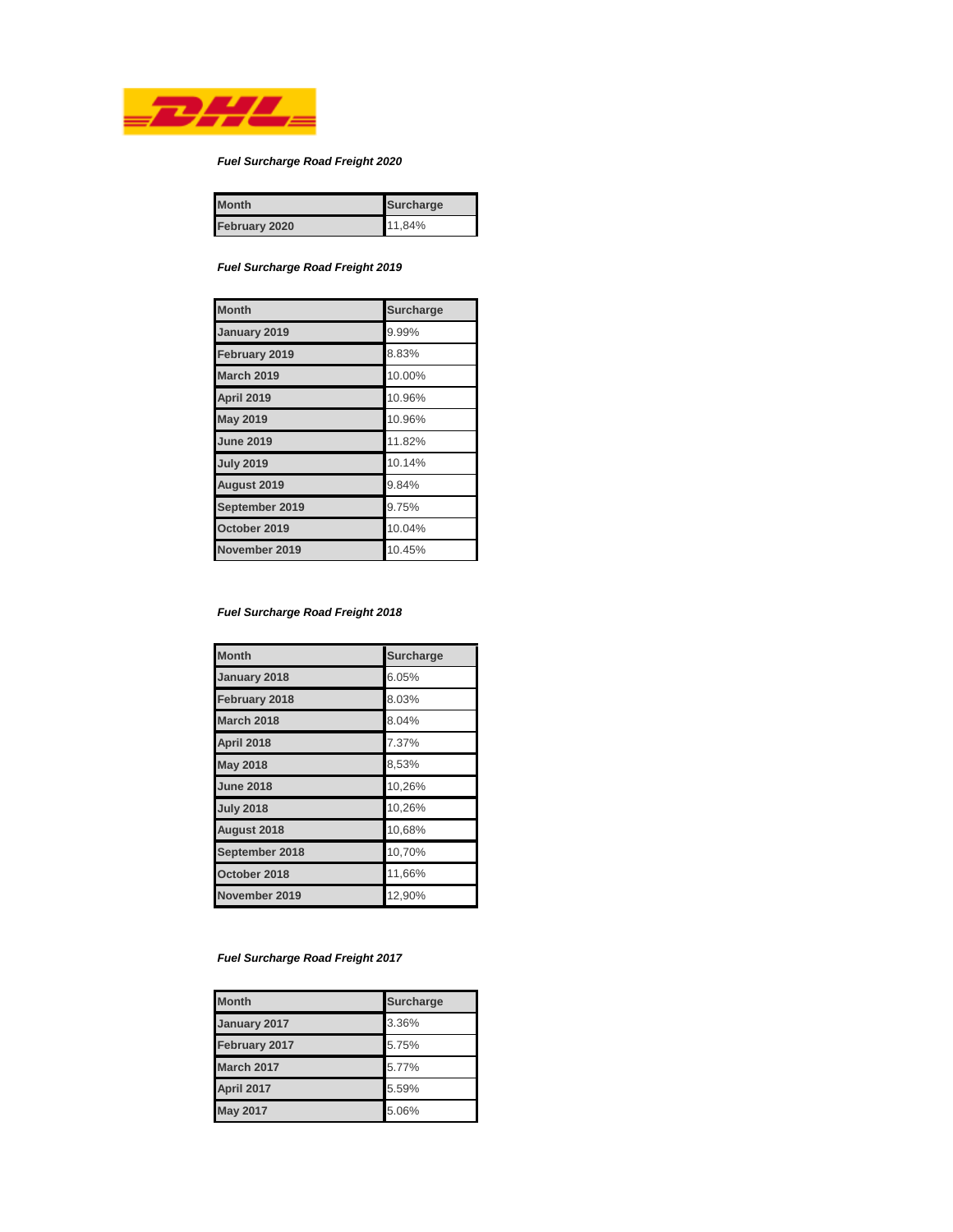| <b>June 2017</b> | 4.39% |
|------------------|-------|
| <b>July 2017</b> | 3.47% |
| August 2017      | 2.94% |
| September 2017   | 3.61% |
| October 2017     | 4.27% |
| November 2017    | 5.18% |
| December 2017    | 5.86% |

# *Fuel Surcharge Road Freight 2016*

| <b>Month</b>      | <b>Surcharge</b> |
|-------------------|------------------|
| December 2016     | 2.42%            |
| November 2016     | 2.44%            |
| October 2016      | 1.42%            |
| September 2016    | 0.67%            |
| August 2016       | 1.69%            |
| <b>July 2016</b>  | 2.41%            |
| <b>June 2016</b>  | 0.78%            |
| <b>May 2016</b>   | 0.52%            |
| April 2016        | 0.52%            |
| <b>March 2016</b> | 0.52%            |
| February 2016     | 0.52%            |
| January 2016      | 0.52%            |

# *Fuel Surcharge Road Freight 2015*

| <b>Month</b>      | <b>Surcharge</b> |
|-------------------|------------------|
| December 2015     | 1.44%            |
| November 2015     | 1.58%            |
| October 2015      | 1.78%            |
| September 2015    | 2.66%            |
| August 2015       | 5.87%            |
| <b>July 2015</b>  | 6.04%            |
| <b>June 2015</b>  | 6.04%            |
| <b>May 2015</b>   | 5.17%            |
| <b>April 2015</b> | 5.11%            |
| <b>March 2015</b> | 3.50%            |
| February 2015     | 1.96%            |
| January 2015      | 4.82%            |

# *Fuel Surcharge Road Freight 2014*

| <b>Month</b>  | <b>Surcharge</b> |
|---------------|------------------|
| December 2014 | 6.96%            |
| November 2014 | 7.86%            |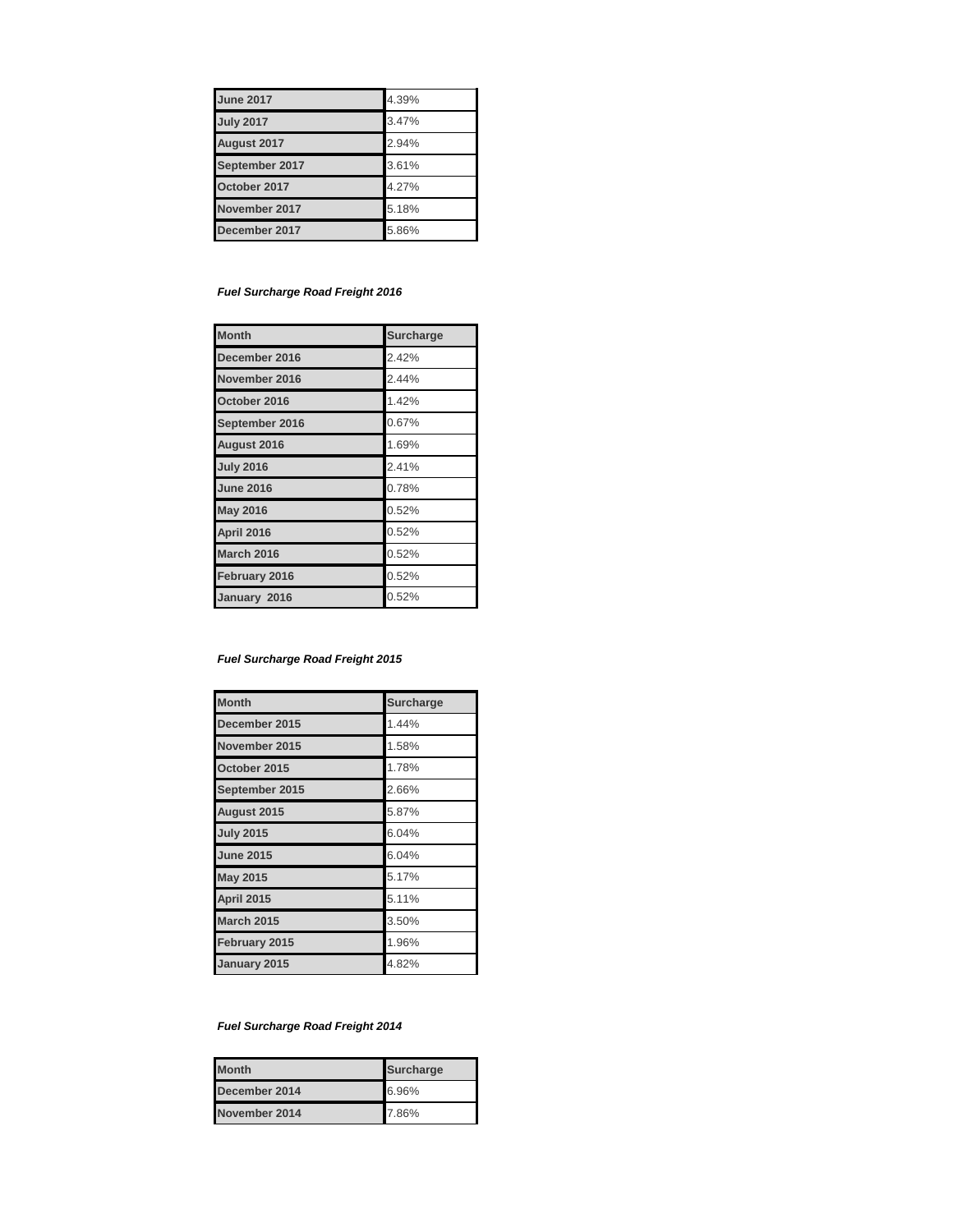| October 2014       | 9.12%  |
|--------------------|--------|
| September 2014     | 9.21%  |
| <b>August 2014</b> | 9.43%  |
| <b>July 2014</b>   | 9.63%  |
| <b>June 2014</b>   | 9.50%  |
| <b>May 2014</b>    | 9.37%  |
| April 2014         | 9.56%  |
| <b>March 2014</b>  | 10.01% |
| February 2014      | 10.08% |
| January 2014       | 10.53% |

#### *Fuel Surcharge Road Freight 2013*

| <b>Month</b>      | <b>Surcharge</b> |
|-------------------|------------------|
| December 2013     | 10.53%           |
| November 2013     | 10.53%           |
| October 2013      | 11.57%           |
| September 2013    | 10.94%           |
| August 2013       | 10.70%           |
| <b>July 2013</b>  | 10.09%           |
| <b>June 2013</b>  | 9.97%            |
| <b>May 2013</b>   | 10.53%           |
| <b>April 2013</b> | 11.97%           |
| <b>March 2013</b> | 12.56%           |
| February 2013     | 11.83%           |
| January 2013      | 11.50%           |

# *Fuel Surcharge Road Freight 2012*

| <b>Month</b>      | <b>Surcharge</b> |
|-------------------|------------------|
| December 2012     | 11.96%           |
| November 2012     | 12.94%           |
| October 2012      | 13.39%           |
| September 2012    | 13.66%           |
| August 2012       | 11.33%           |
| <b>July 2012</b>  | 10.38%           |
| <b>June 2012</b>  | 12.20%           |
| <b>May 2012</b>   | 13.41%           |
| <b>April 2012</b> | 13.62%           |
| <b>March 2012</b> | 12.67%           |
| February 2012     | 12.22%           |
| January 2012      | 11.17%           |

*Fuel Surcharge Road Freight 2011*